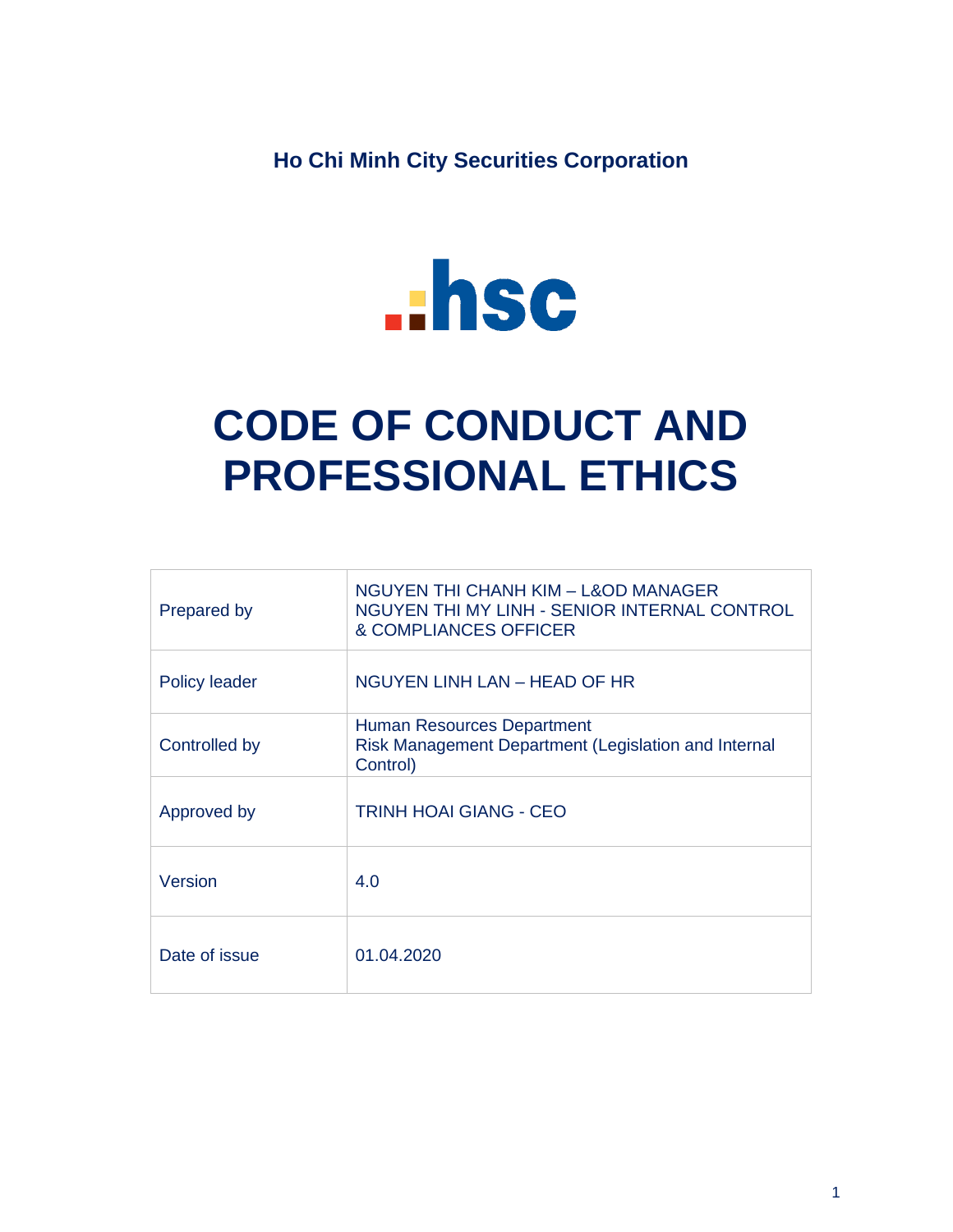

# Revision History

| Times<br><i>issued</i> | Date       | Name of document                                                         | Reason for revision                                            |
|------------------------|------------|--------------------------------------------------------------------------|----------------------------------------------------------------|
| 1                      | 20/02/2012 | <b>Regulations of Professional Ethics</b>                                |                                                                |
| 2                      | 09/08/2013 | Ethics and Compliance Principles (Code of<br><b>Professional Ethics)</b> |                                                                |
| 3                      | 06/08/2019 | <b>Professional Ethics</b>                                               |                                                                |
| 4                      | 01/04/2020 | Code of Conduct and Professional Ethics                                  | <b>Replace Professional Ethics</b><br>version dated 06/08/2019 |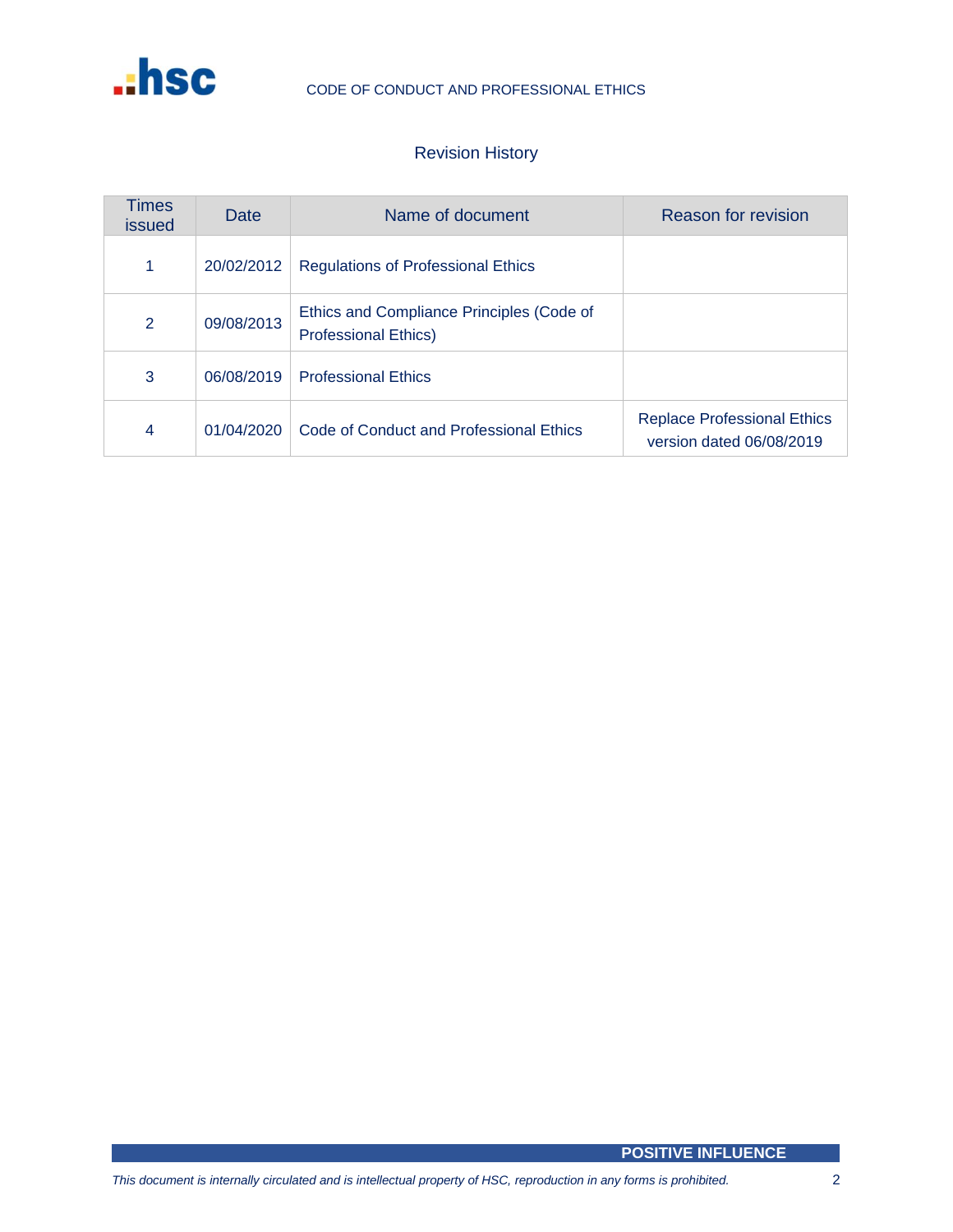

# Table of content

| FORM 1. Commitment to comply with the Code of Conduct and Professional Ethics  15 |  |  |  |  |
|-----------------------------------------------------------------------------------|--|--|--|--|
|                                                                                   |  |  |  |  |
|                                                                                   |  |  |  |  |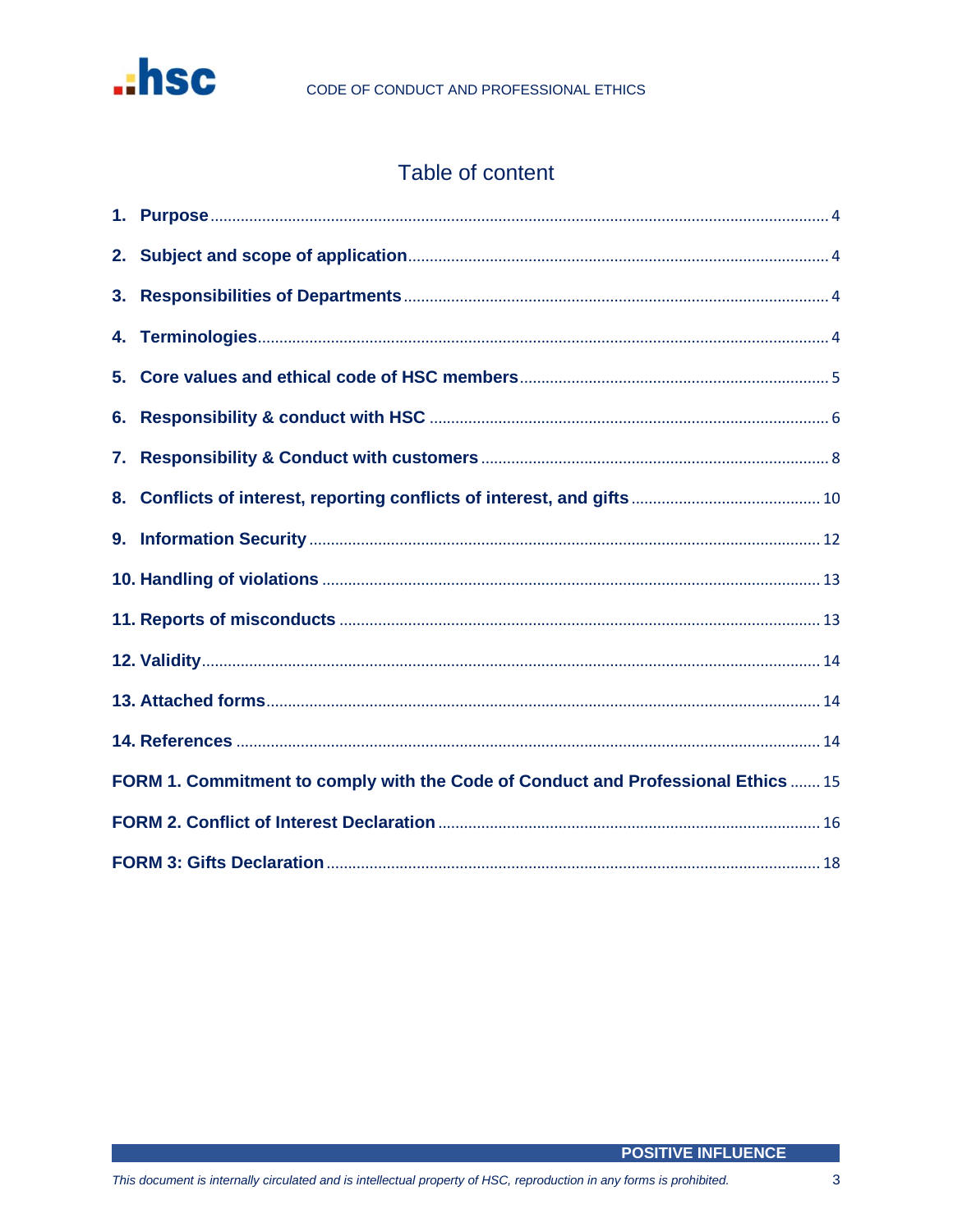

# <span id="page-3-0"></span>**1. Purpose**

This Code of Conduct and Professional Ethics (referred to **"Code"**) is designed to:

- (i) Maintain standards of behavior for all HSC members,
- (ii) Ensure compliance with legal requirements, especially those of the Vietnam Regulatory Authorities,
- (iii) Prevent behaviors that may lead to conflict of interest in the implementation of Company business, and
- (iv) Strengthen professional pride in HSC members.

The regulations issued in this Code are crucial for all members of HSC also the official commitment of HSC to Shareholders, Customers and Community.

# <span id="page-3-1"></span>**2. Subject and scope of application**

This Code applies to all HSC members, including members of the Board of Directors, the Executive Board, managers and all officials and employees working under the contract with HSC in any forms (Labor contracts, Consulting contracts, Probationary contracts, Internships, Collaborators, etc).

# <span id="page-3-2"></span>**3. Responsibilities of Departments**

- **3.1.** The Human Resources Department is responsible for training and guiding all staffs and supervising compliance, implementation this Code.
- **3.2.** The Heads of Departments are responsible for guiding and supervising their subordinates in compliance and implementation this Code.
- **3.3.** The Human Resources Department and Risk Management Department (Legislation and Internal Control) are responsible for supervising, consulting compliance and handling the violation of this Code.
- **3.4.** Each HSC member is responsible for reading, understanding, complying and implementing this Code, labor regulations, internal regulations (statutes, regulations, procedures) as well as legal provisions during working time at HSC.
- **3.5.** HSC member must participate fully in legal training courses, trading system and new types of securities held by the State Securities Commission and Stock Exchange.

# <span id="page-3-3"></span>**4. Terminologies**

In this Code, the words below are understood as follows:

- **4.1.** "**Code**": Code of Conduct and Professional Ethics.
- **4.2.** "**Professional Ethics**" means the standards of behaviors, manners and conducts in the working process such as: honesty, prudence, professionalism, compliance with laws, etc which are regulated for the securities trading profession.
- **4.3.** "**Company**" or "**HSC**": Ho Chi Minh City Securities Corporation.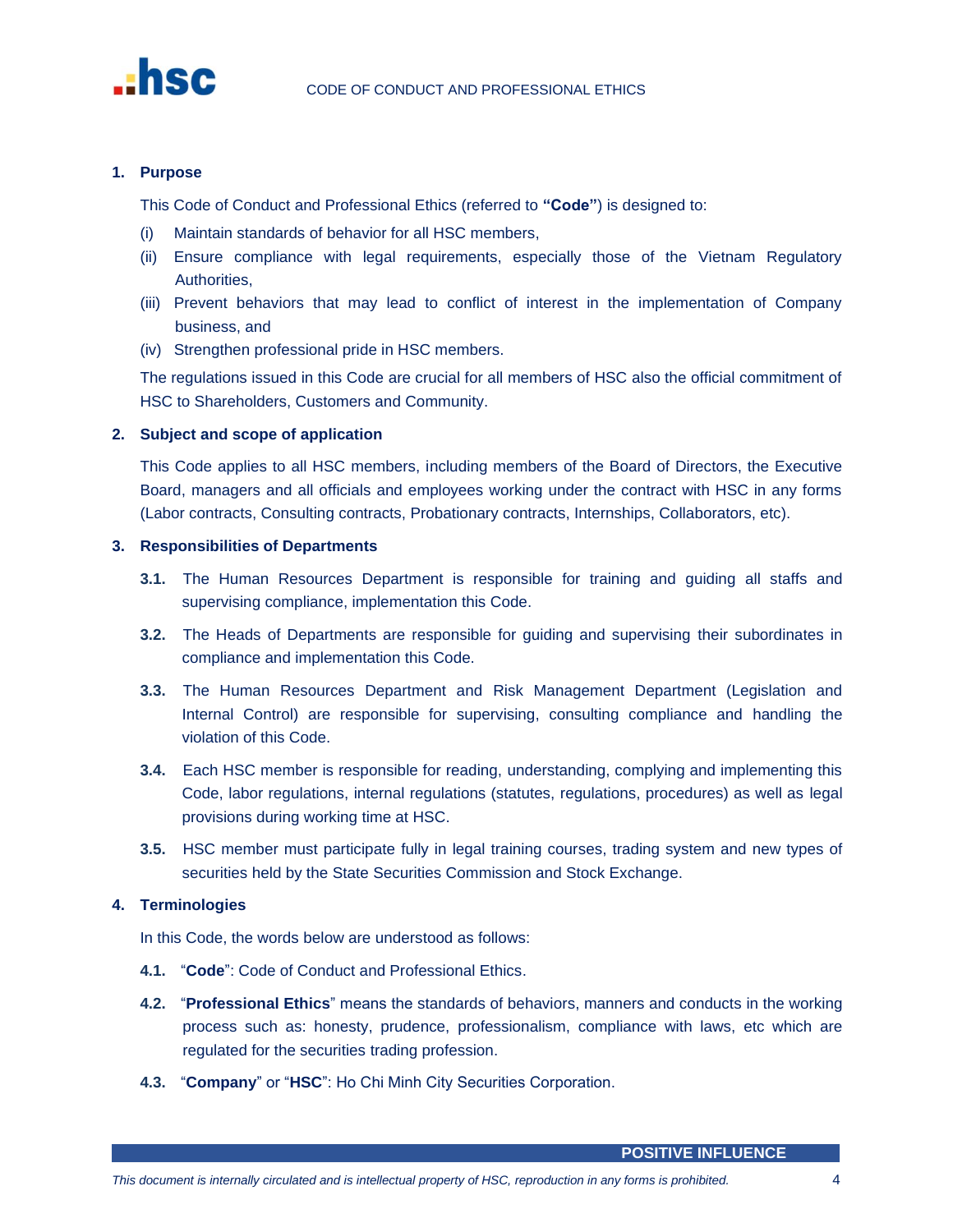

- **4.4.** "**HSC members**": Including members of Board of Directors, management officers and all officers, employees who have signed labor contract with HSC in any form: official, probationary, apprentice contract or any other form.
- **4.5.** "**HSC broker members**": Including management officers and brokers who have signed labor contracts with HCS in any forms: official, probationary, apprentice contracts or any other forms.
- **4.6.** "*Related people*": are people related to HSC members, including parents (or adoptive parents); parents-in-law; wife/husband; offspring (or adopted child); sibling (or half-brother, half-sister or foster-brother, foster-sister).
- **4.7.** "**Internal information**": is information relating to public companies, listing organizations, trading registration organizations, companies of public securities investment, which has not been disclosed yet. If this type of information is disclosed, the securities price of these organizations will be seriously affected.
- **4.8.** "**Personal Trading**": is securities trading for an individual's account or or an account of a person related to that individual, regardless of securities company from which this account is opened.
- **4.9.** "*Gifts*": The assets are presented in form of cash, objects, valuable papers, right to property or other forms of material values such as: stock options, bonds, fund certificates, etc or vacation trips.
- **4.10.** "*Customer*": Organizations and individuals had already used or are using or are in the process of dealing to use HSC's services.
- **4.11.** "*Security information*": The information has not yet been published and disclosed to the public relating to operation (financial information, technology secret, information of systems, document, salary/bonus, labor contract, and related documents) of HSC, Customers or HSC members.
- **4.12.** "**Securities practitioner**": The person has Securities practicing certificate, working in securities brokerage departments, selftrading, securities issuance guarantee, securities investment consultancy and this person had signed a labor contract with the securities company.
- **4.13.** "**People related to customers**": Individuals or organizations having relationships with each other according to the Law on Enterprises in general and current Securities Law in particular.
- **4.14.** "**Conflict of interest**": Situations where the personal interest of HSC members are likely to conflict with the interest of HSC and/or the Customers.

# <span id="page-4-0"></span>**5. Core values and ethical code of HSC members**

- **5.1. Integrity**
	- 5.1.1. HSC members bring integrity into each decision and daily business of the Company.
	- 5.1.2. HSC members act in accordance with standards of integrity, competence, prudence, respect and ethics with the Company, Customers and colleagues.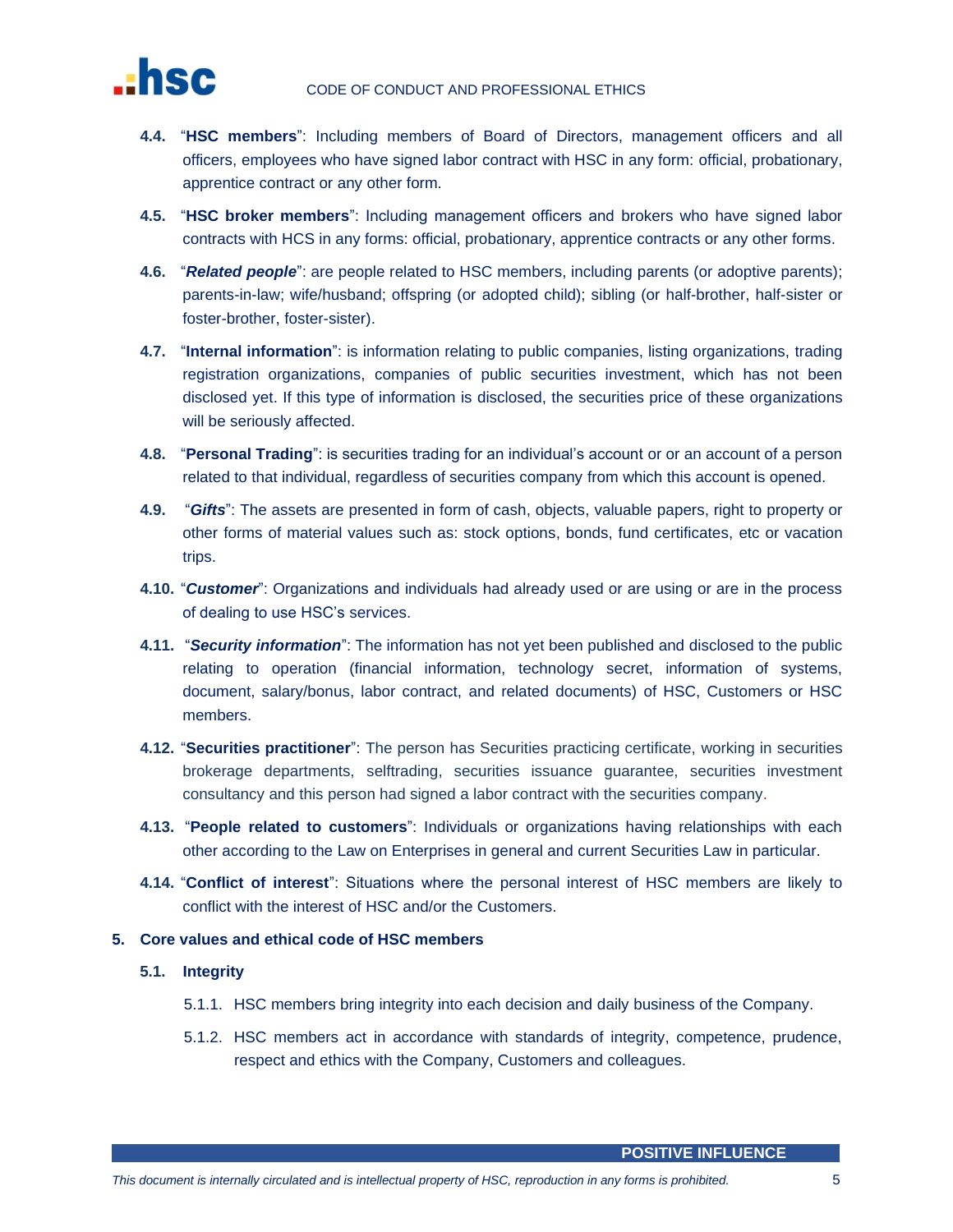

# **5.2. Dedication**

- 5.2.1. HSC members work with the devoutness to provide the best services and exceed expectation of Customers and Company.
- 5.2.2. HSC members work and encourage their colleagues to work in a professional and ethical manner.

# **5.3. Professionalism**

- 5.3.1. HSC members are constantly creative, continuously learn and cultivate their knowledge to improve capacity to contribute to build HSC become an industry leader.
- 5.3.2. HSC members set the standards of integrity of careers, the interests of Company and the interests of Customer on personal interest.

# **5.4. Positivity**

- 5.4.1. HSC members show a positive spirit, respect when sharing, interacting with people around.
- 5.4.2. HSC members maintain and improve the professional competence and support their colleagues to improve the competency.

#### **5.5. Partnership**

- 5.5.1. HSC members build a partnership based on mutual trust, empathy and support.
- 5.5.2. HSC members take reasonable care and use the best possible professional skills when doing the assigned work.

# <span id="page-5-0"></span>**6. Responsibility & conduct with HSC**

#### **6.1. Abuse of resources/ abuse of power**

- 6.1.1. HSC members are not allowed to use assets, tools, support facilities such as computers, phones, printers, fax machines, credit cards, taxi cards, etc. for personal purposes.
- 6.1.2. HSC members must comply with the working hours, not to take reasons for business travel/meeting customers to use working time for personal work, simultaneously, registration for leave of absence/sick leave or other leave is required in accordance with HSC regulations.
- 6.1.3. HSC members are not allowed to use the HSC system to log into websites that are depraved or chatting. HSC members must ensure that the time using the internet while working and using the HSC information system for personal purposes is at the lowest level.
- 6.1.4. HSC members are not allowed to suggest, request or take advantage of positions, powers or other advantages gained from their positions at HSC to benefit for individuals or related people (receive remuneration, profits, commissions, bonuses or other gifts/material benefits from partners, suppliers, customers), except for the fees and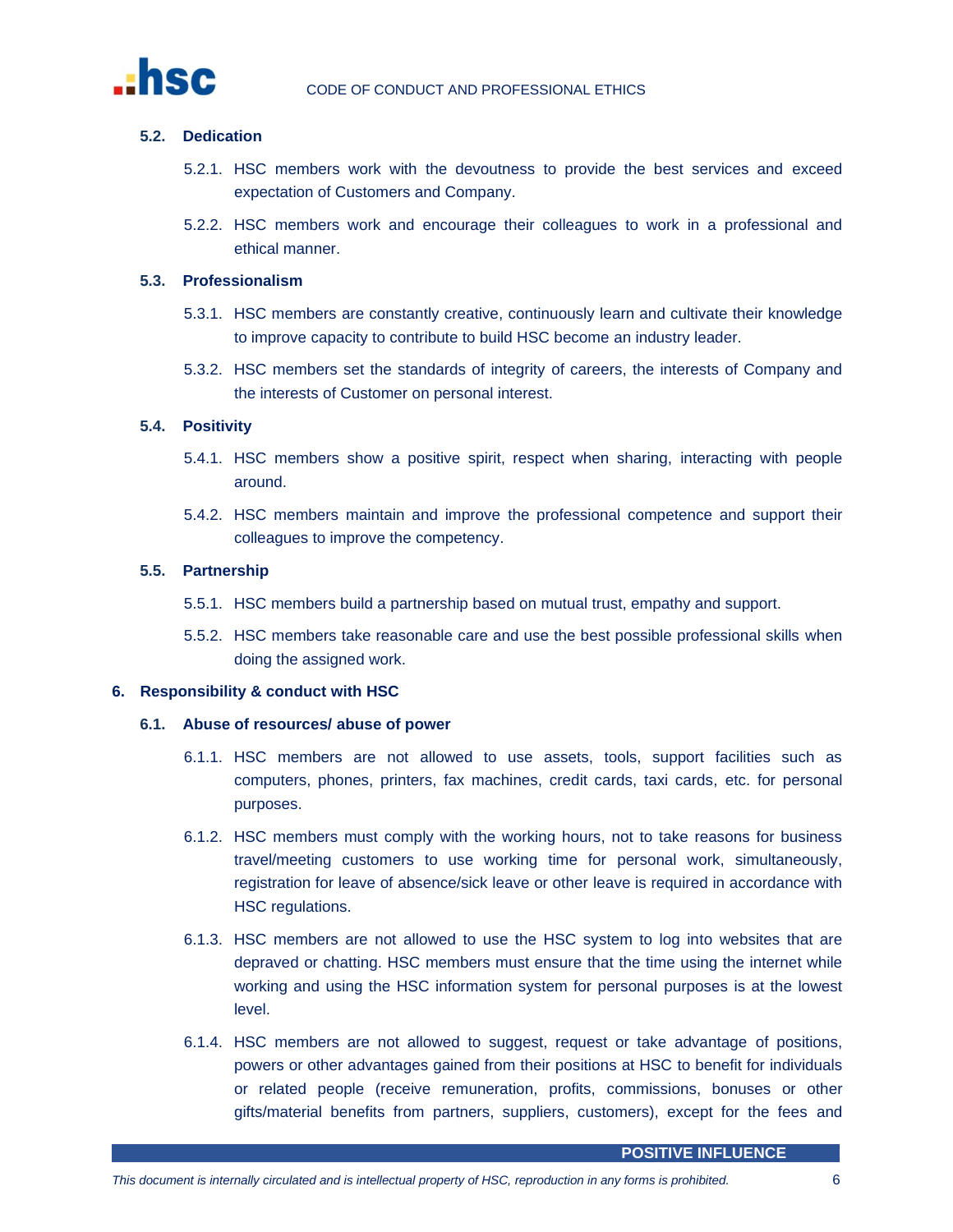

remuneration requirements in accordance with the provisions of HSC and the cases referred to in the section 8.5.2.

- 6.1.5. HSC members absolutely must not use information, images, logos, name or reputation of HSC to conduct brokerage, marketing, receiving deposits, receiving payments, commissions for providing services that are not within HSC's business scope and/or not permitted by applicable law. In the event that HSC members unilaterally or collectively provide for customers of HSC with products and services not permitted by Law, such that member will take full responsibilitybefore the Law.
- 6.1.6. HSC members must not perform acts that exceed the scope of authorization of HSC. Only authorized employees are allowed to review, sign contracts/documents on behalf of HSC. If the employee is unsure of the approval authority, immediately contact the Legislation /Internal Control Department for clarification.

# **6.2. Falsifying information**

- 6.2.1. HSC members are not allowed to provide false/misleading information that affects the image and reputation of the Company.
- 6.2.2. HSC members are not allowed to forge signatures ofsuperior, colleagues or forge documents/reports or modify any of the Company's documents, print or circulate any advertisements or publications related to the Company or its activities without the Company's written approval.
- 6.2.3. HSC members are not allowed to forge signatures of customer on all documents dealing with HSC or to declare customer information dishonestly.
- 6.2.4. HSC members are not allowed to change products or create securities products without the Company's written consent; to connive with brokers of other securities companies or to market, provideby themselves for customers of HSC with products and services not permitted by Law and/or HSC.
- 6.2.5. HSC members are not allowed to create artificial markets or to engage in arrangements with others or to have an interest in any actions that harm the interests of customers, resulting in an imbalance and a healthy environment of the market.

# **6.3. Conduct in the media**

- 6.3.1. HSC members are not allowed to appear on any mass media on behalf of the Company to contact, explain, announce, issue statements, provide information on the Press, television or to use HSC's name to organize conferences, customer conferences (investors), and securities forums without the Company's consent.
- 6.3.2. HSC members are not allowed to send level-excess emails to express opinions, queries and problems in internal communication as well as communication with customers; send directly to the Board of Directors, Board of Supervisors; distributing e-mail messages for personal benefits, stimulating community, etc adversely affecting the working environment, the image and reputation of the Company.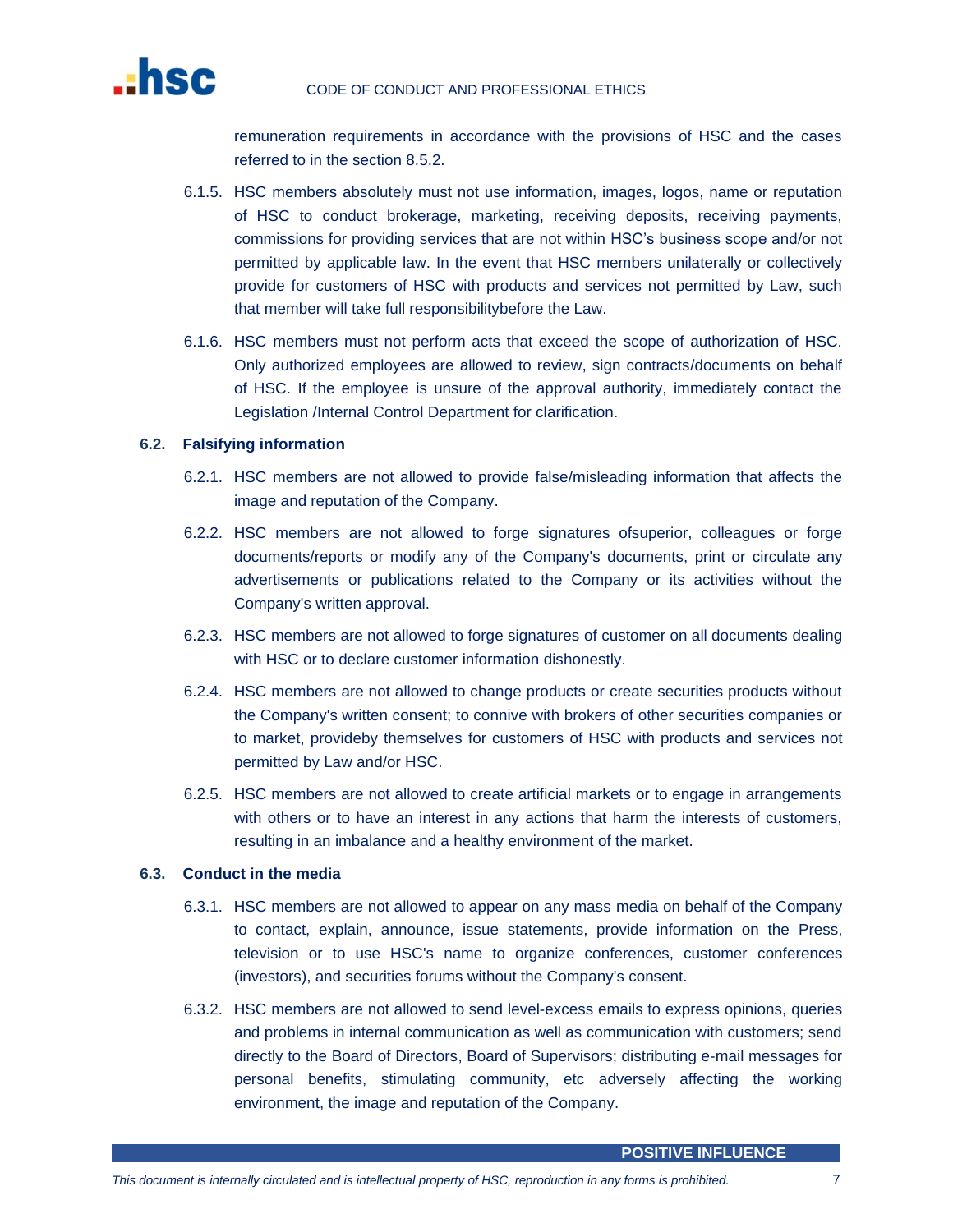

6.3.3. HSC members are not allowed to use HSC email addresses to send emails that are in danger of causing damage, infringement or illegality. This includes sending materials such as depraved pictures.

# **6.4. Conduct at work and among HSC members**

- 6.4.1. HSC members are not allowed to harass, offend human dignity or threaten about gender, age, race, religion, and at the same time avoid slanderous acts that cause loss of internal solidarity of the Company and with colleagues working in other companies and organizations.
- 6.4.2. HSC members may not use any means to entice existing customers of HSC who are being cared by other broker members at HSC to their group's customers, resulting in internal disunity or creating a negative image of the Company to customers.

# <span id="page-7-0"></span>**7. Responsibility & Conduct with customers**

#### **7.1. Protection of customer interests**

- 7.1.1. It is the duty of HSC members to act with due care, to act for the interests of customers and to place the interests of customers above the individual's interests.
- 7.1.2. HSC members should be equipped with the best possible knowledge and information to promptly inform their customers about rights and/or risks related to dividends, bonus stocks, stock option and any other rights related to securities to protect customers' interests.
- 7.1.3. HSC members may not provide false, misleading, or misleading information to customers. HSC members must clearly explain the purpose and meaning of each of the relevant documents, do not make customers confused, misunderstand or do not understand the documents and sign them for personal gain.
- 7.1.4. HSC members must not incite, provoke, disrupt, insult or otherwise behave against customers, affecting the interests of customers.

# **7.2. Equity for customers**

- 7.2.1. HSC members must treat fairly and objectively with all customers when providing services to customers.
- 7.2.2. HSC members are only allowed to execute customer's trading orders when the order is complete and accurate, including customer information, trading date, stock code, method, order type, quantity and transaction price. Prioritizing the execution of Customer orders in the order of the time of order receiving.
- 7.2.3. HSC members who orders for the customer must not buy or sell with the same direction and type of securities for themselves at a price equal to or better than the customer's price before the customer's order is executed.
- 7.2.4. Members of HSC must notify the customers when HSC or they are a partner in a deal with the customers.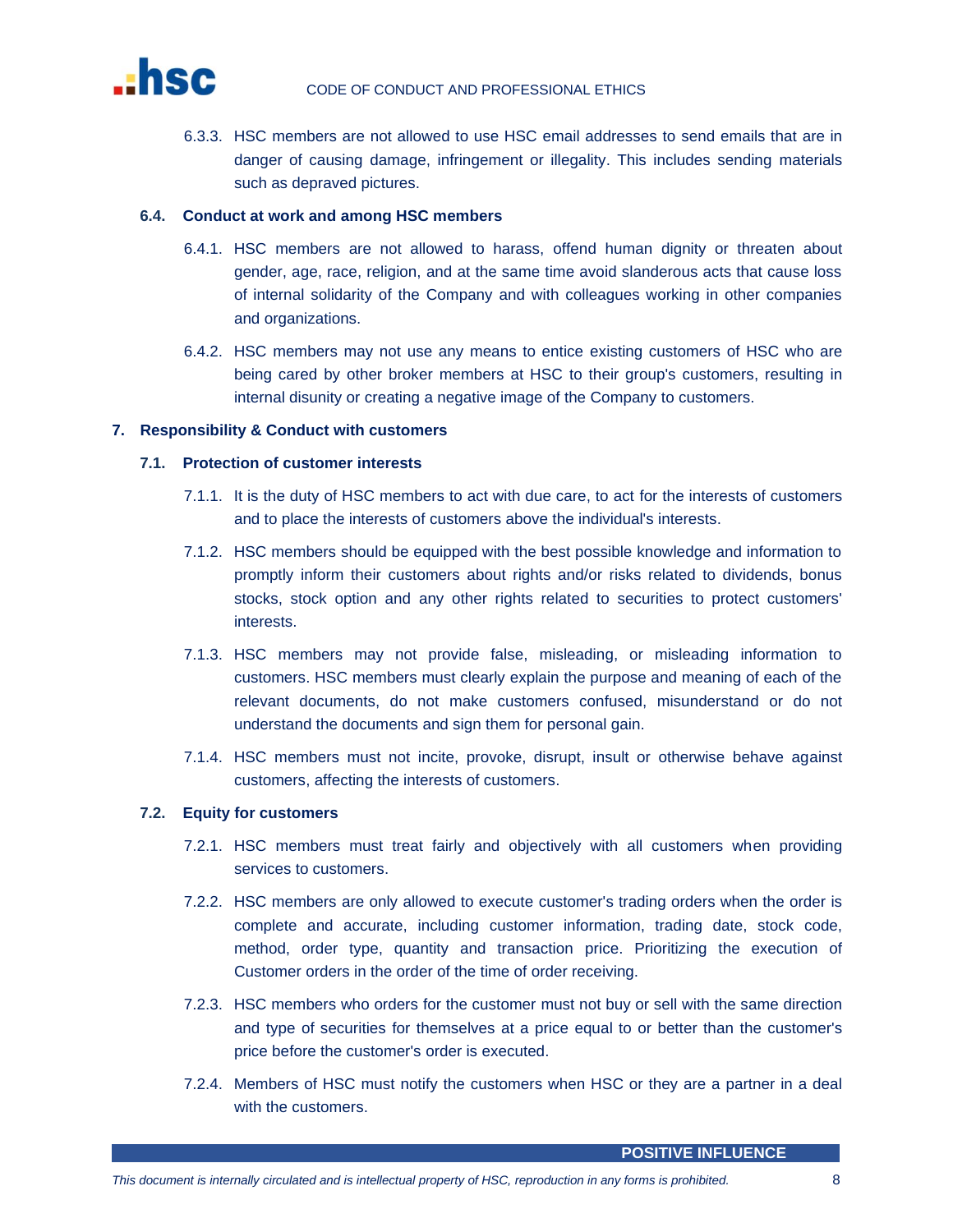

7.2.5. HSC members are not recommended the customers to engage in securities transactions with excessive frequency or quantity (unusually high frequency or volume) in order to generate commission fee.

# **7.3. Customers Enticement**

- 7.3.1. HSC members must not conduct acts of providing false information to induce or entice customers to buy or sell a particular type of securities.
- 7.3.2. HSC members are not allowed to advertise, claim that value of their content, efficiency, or methods of analyzing securities are higher than other securities companies.
- 7.3.3. HSC members are not allowed to give any opinion on the increase or decrease of securities price without any basis to entice customers to participate in the transactions.

#### **7.4. Abuse customer's accounts**

- 7.4.1. HSC members are not allowed to use the customer's name or account to register transaction for themselves.
- 7.4.2. Members of HSC may not infringe upon property, rights and other interests of customers, nor decide to invest in securities on customer's behalf or arbitrarily trade, receive and withdraw money on customer's accounts.
- 7.4.3. HSC members must not receive orders, pay transatctions with someone who is not the account holder name without owner's written authorization.
- 7.4.4. HSC members are not allowed to receive authorization from customers in securities transactions, do not on behalf of customer to deposit in customers' securities accounts at HSC, nor decide to invest in securities on behalf of customers.

# **7.5. Commitment to profits**

7.5.1. HSC members are not allowed to guarantee a certain percentage of expected profits, agree or offer a specific level of profits, or share profits or losses with customers in order to entice customers to participate in transactions, except for the financial investment products with fixed income. Based on the best information that HSC members themselves find out and/or provided by the analyst team, HSC members when advising and recommending customers should clarify that the final decision is of the customers.

# **7.6. Manipulation, cheating**

- 7.6.1. HSC members are not allowed to buy/sell or make transactions for customers when HSC members know they have not fulfilled their commitments to other partners.
- 7.6.2. HSC members are not allowed to engage in transactions that are manipulative, fraudulent, misleading or deceptive, creating rumors that distort market balance or benefiting individuals, except for cases where HSC members place orders at the request of the customers, but by their professional experience, the members who place orders do not have the ability to recognize the customer's behavior as illegal.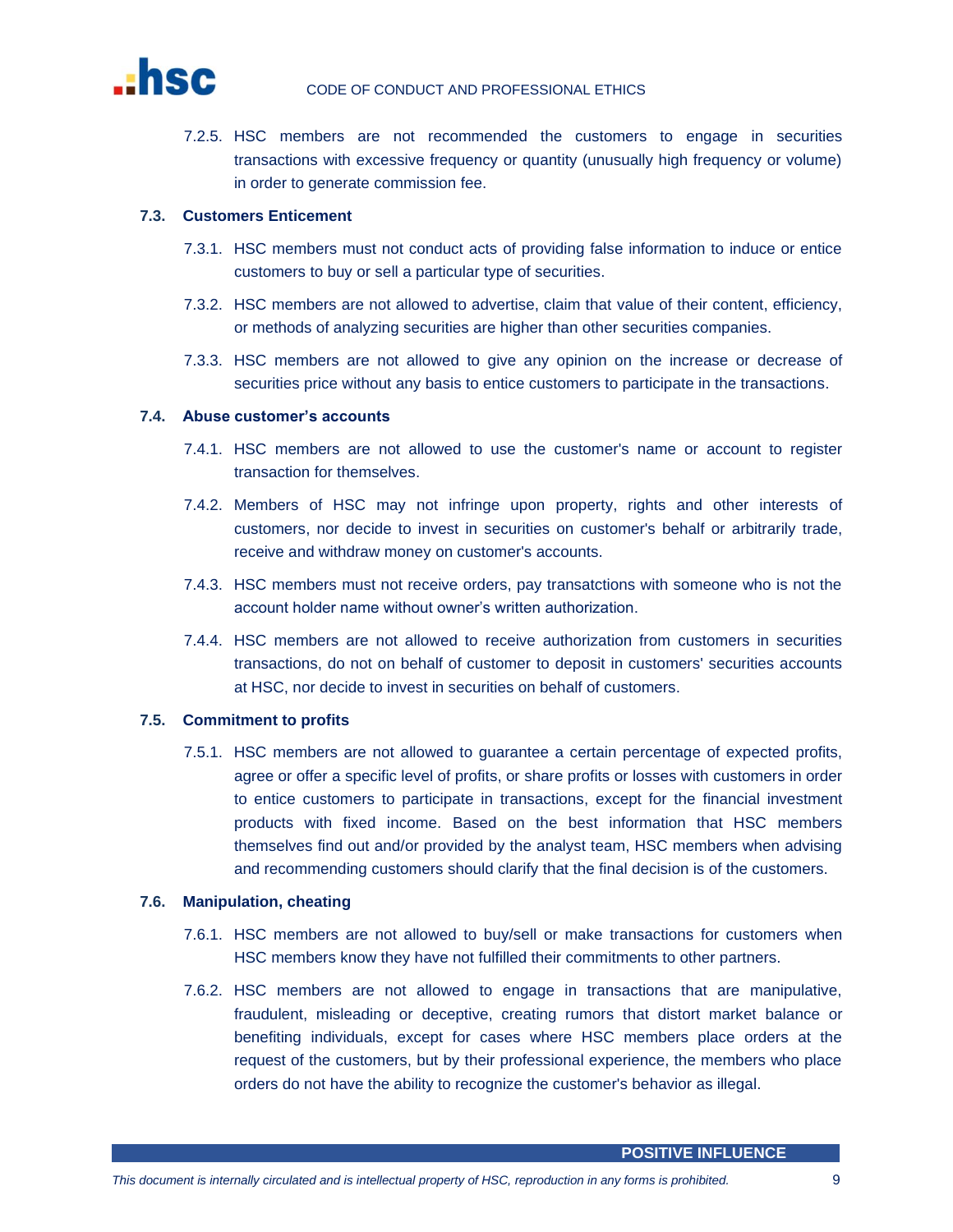

# <span id="page-9-0"></span>**8. Conflicts of interest, reporting conflicts of interest, and gifts**

#### **8.1. Working/collaborating with other organizations**

- 8.1.1. HSC members may not work simultaneously (in any form) for other securities companies, securities investment fund management companies, branches of securities companies and foreign fund management companies in Vietnam, securities investment companies.
- 8.1.2. HSC members may not concurrently work for other organizations with ownership relations with HSC
- 8.1.3. HSC members may not concurrently act as the Director/General Director of a public offering organization or a listed organization.
- 8.1.4. HSC members may not directly or indirectly work, support or advise HSC 's competitors or establish or repurchase a enterprise that is currently competing or can be considered competitive with HSC or assist, advise or engage in the establishment or acquisition of that competing enterprise as an individual.
- 8.1.5. HSC members are not allowed to advise, recommend or introduce customers to use services of other securities companies (except for service products which HSC does not provide).
- 8.1.6. HSC members may only open their own securities trading account at HSC.
- 8.1.7. HSC members are not allowed to make securities transactions for themselves/related people or customers at other securities companies.

# **8.2. Participating in consultation/ making decision**

- 8.2.1. HSC members with conflicts of interest are not allowed to involve in the decision making process of HSC in relation to the transactions with conflicts of interest, nor may engage in business activities or transactions that may generate conflict of interest with HSC.
- 8.2.2. HSC members are not allowed to participate in activities and/or debate in groups, organizations, forums, public places that are in danger of conflicts of interest with customers and/or HSC and/or influence to the reputation of HSC.

# **8.3. Transactions/ Deals causing conflict of interest**

- 8.3.1. HSC members are not allowed to advise customers to buy sell at the same time with selling - buying stocks or securities transactions that individuals/related people and/or other customers are holding in order to benefit individuals/related people and/or other customers intentionally.
- 8.3.2. Members of HSC must not implicitly agree with Customers, partners of HSC to seek benefits for themselves (or related people), or influence/potentially affect the interests of HSC and Customers.
- 8.3.3. Members of HSC are not allowed to directly engage in, or through related people, transactions of conflict of interest. HSC members are not allowed to conduct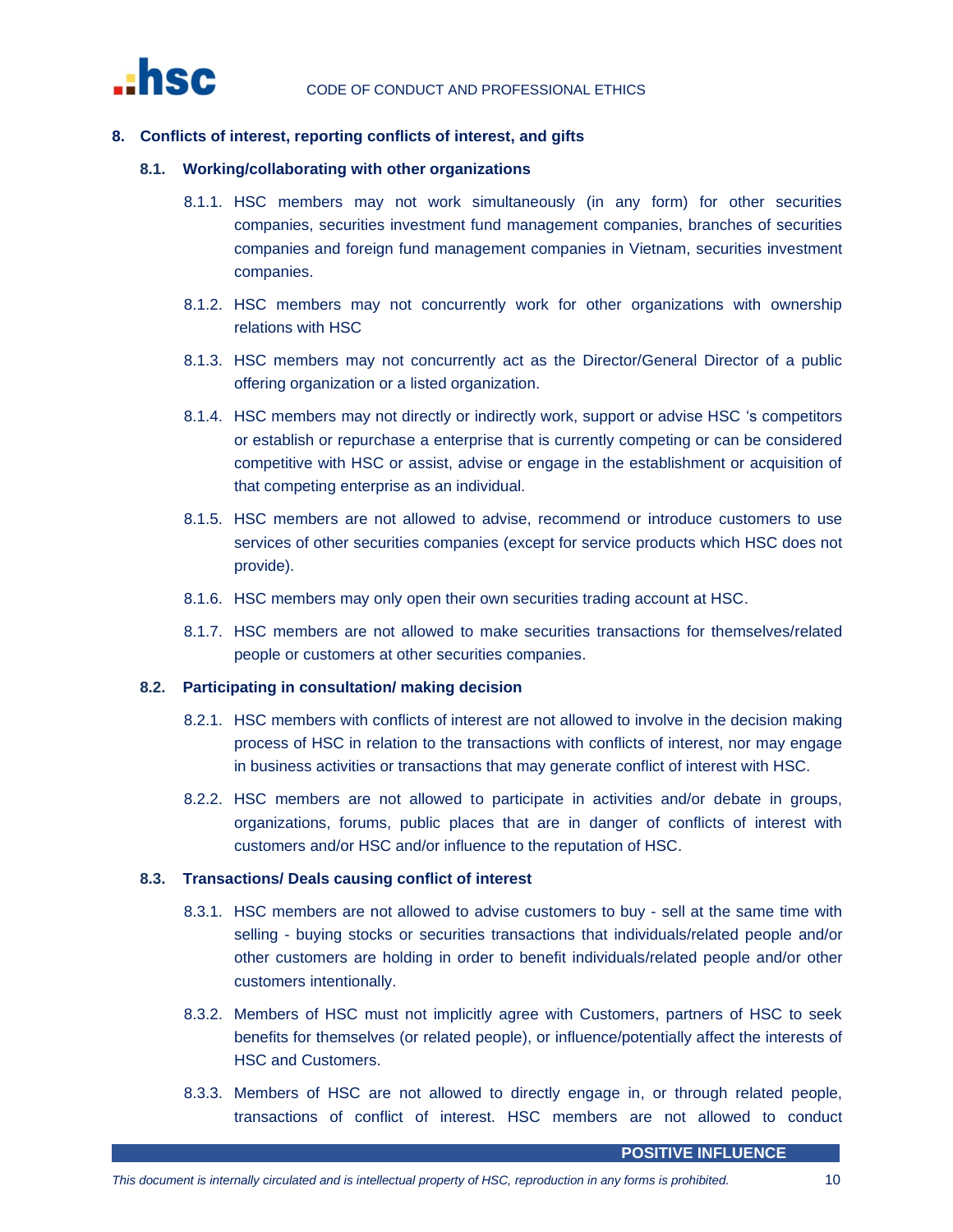

transactions for individuals and/or related people for securities whose these members are participating in investment proposals, investment decisions, investment managements, or making HSC transaction during the same time period.

8.3.4. HSC members are not allowed to exchange customers for personal gain (higher commission and bonuses).

#### **8.4. Usage of internal information**

- 8.4.1. HSC members are not allowed to use confidential information (that information can be used for securities trading purposes) that they know because of their job position to transact for themselves and related people or provide that information for others. HSC members are not allowed to use internal information to buy or sell securities for themselves or for others.
- 8.4.2. HSC members are not allowed to conduct forward transactions (buying or selling transactions before a predetermined transaction of HSC. In particular, HSC Members must not:
	- (i) Purchase a type of securities when that person knows the intention of HSC (or the Fund managed by HSC) to buy the securities;
	- (ii) Sell a type of securities when that person knows the intention of HSC to sell the securities
- 8.4.3. HSC members are not allowed to disclose, provide internal information or advise others to buy and sell securities on the basis of undisclosed internal information.
- 8.4.4. Within twenty four (24) months from the date of the Labor Contract's termination for any reasons, HSC Members are not allowed to:
	- (i) Work for, support or advise HSC's previous or existing Customers;
	- (ii) Lobby, solicit or try to take away any past, present or potential HSC customers; and/or
	- (iii) Whether directly or indirectly, through intermediaries of any businesses by which HSC members may benefit (as a senior executive, a company director, a member of management board/board of directors, a shareholder, a member, an employee, an owner or others), recruit or try to recruit any person who is currently employed by HSC or has been employed at any time within one year before the employment of that HSC member with HSC ends.

# **8.5. Report on conflict of interest**

- 8.5.1. Members of HSC are obliged to report a conflict of interest upon joining HSC, and annually, and when araising any circumstances leads to the occurrence or possibility of a conflict of interest. The report must be in writing (form 2 - attached to this Code)
- 8.5.2. HSC members are obliged to declare gifts/material benefits (remuneration, profits, commissions, bonuses) to Human Resources (form 3 - attached to this Code), except the following cases as below:
	- (i) Customer's gift is less than 1 million VND.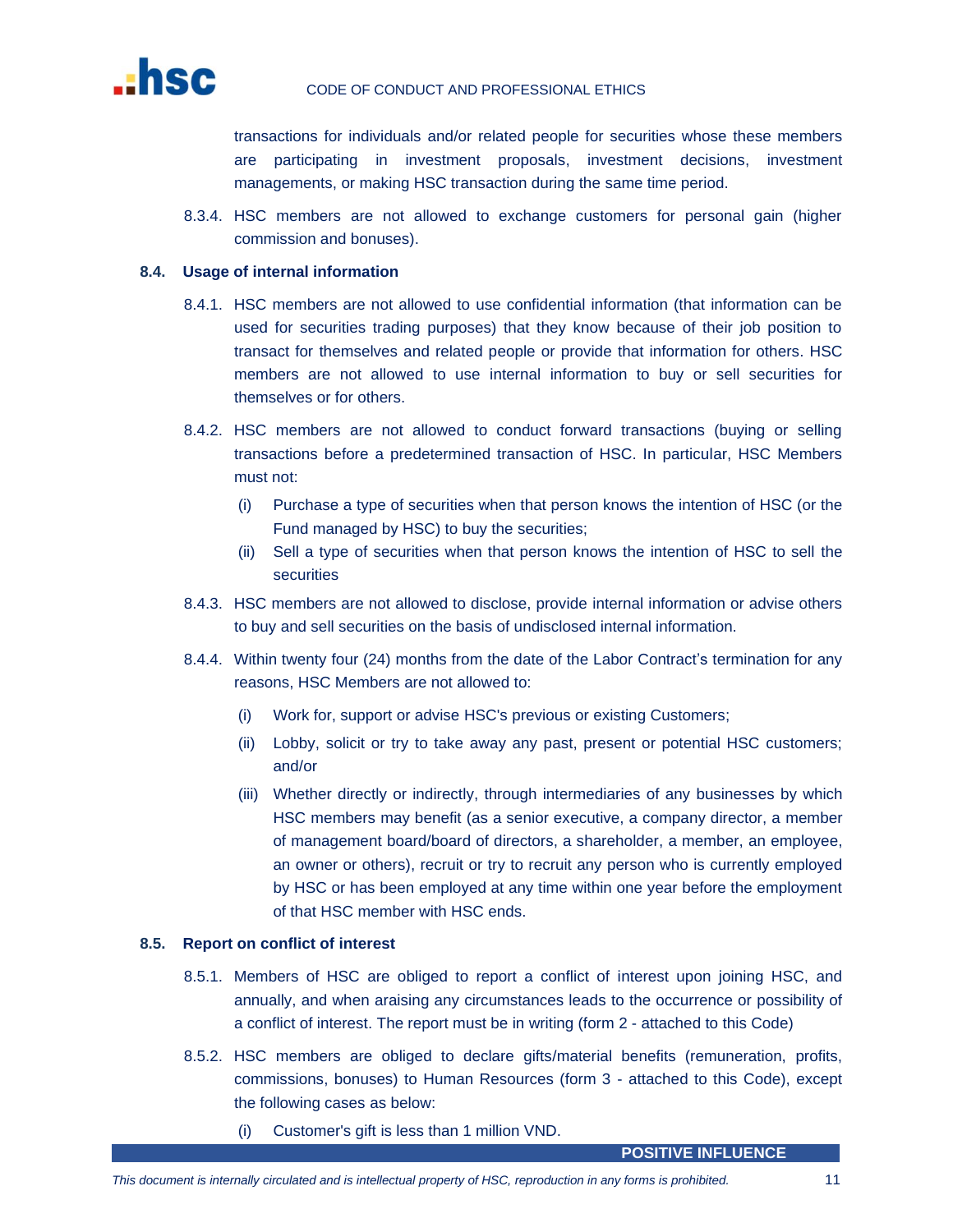

- (ii) Meals and/or entertainment activities appropriate in relation to the Customer.
- (iii) Receiving gifts from families or people who have no business relationship with HSC.
- (iv) The acceptance of gifts does not affect the objectivity of HSC Members or encourage the receiver to go against the interests of HSC.
- (v) The acceptance of gifts does not cause questions or complaints about bias, favor, or nonconformity.
- (vi) The acceptance of a gift shows respect, courtesy or harmony.

# <span id="page-11-0"></span>**9. Information Security**

# **9.1. Definition of Confidential Information**

- 9.1.1. Owned information or secret information is understood as the Company's confidential subject (hereinafter referred to as "**Confidential Information**"), including but not limited to the following:
	- HSC assets/information: Trade secrets, business plans, information/portfolios, future projects, marketing plans, technical documents/information, source code, software systems, financial status, research for development, market analysis, files/documents/contracts with customers or partners, lists/information of customers, policies/regulations/processes of HSC, etc.
	- Customer information: individual information/organization information, details of money or securities transactions, financial situation, etc.
	- Employee information: job performance, salary/bonus, financial benefits, etc.
	- Any information if disclosed will affect the Company's operation or result in a law suit/dispute causing damages to the Company.
- 9.1.2. Such confidential information exists in any forms, including papers, prints, cards, video micro films, or mocrofiche, magnetic tapes, floppy disks, information saved in computer files, verbal and other news items.

# **9.2. Activities prohibited**

- 9.2.1. Members of HSC understand that Confidential Information is critical to the success of HSC business and/or Customers. At all times, during or after the termination of employment relation with HSC, HSC Members must not disclose, use, retain or disclose any HSC's Confidential Information, whether it is caused by HSC Members or not, except:
	- (i) Confidential Information is used to carry out the work of that Member at HSC and is approved by the direct superior in writing/email; or
	- (ii) Such Confidential Information was widely known and not caused by the disclosure of HSC Members.
- 9.2.2. HSC members are not allowed to disclose, discuss the contents of trading orders, details of investments or confidential information of the Customer that members acquiring from conducting transactions for the Customer, or from HSC's business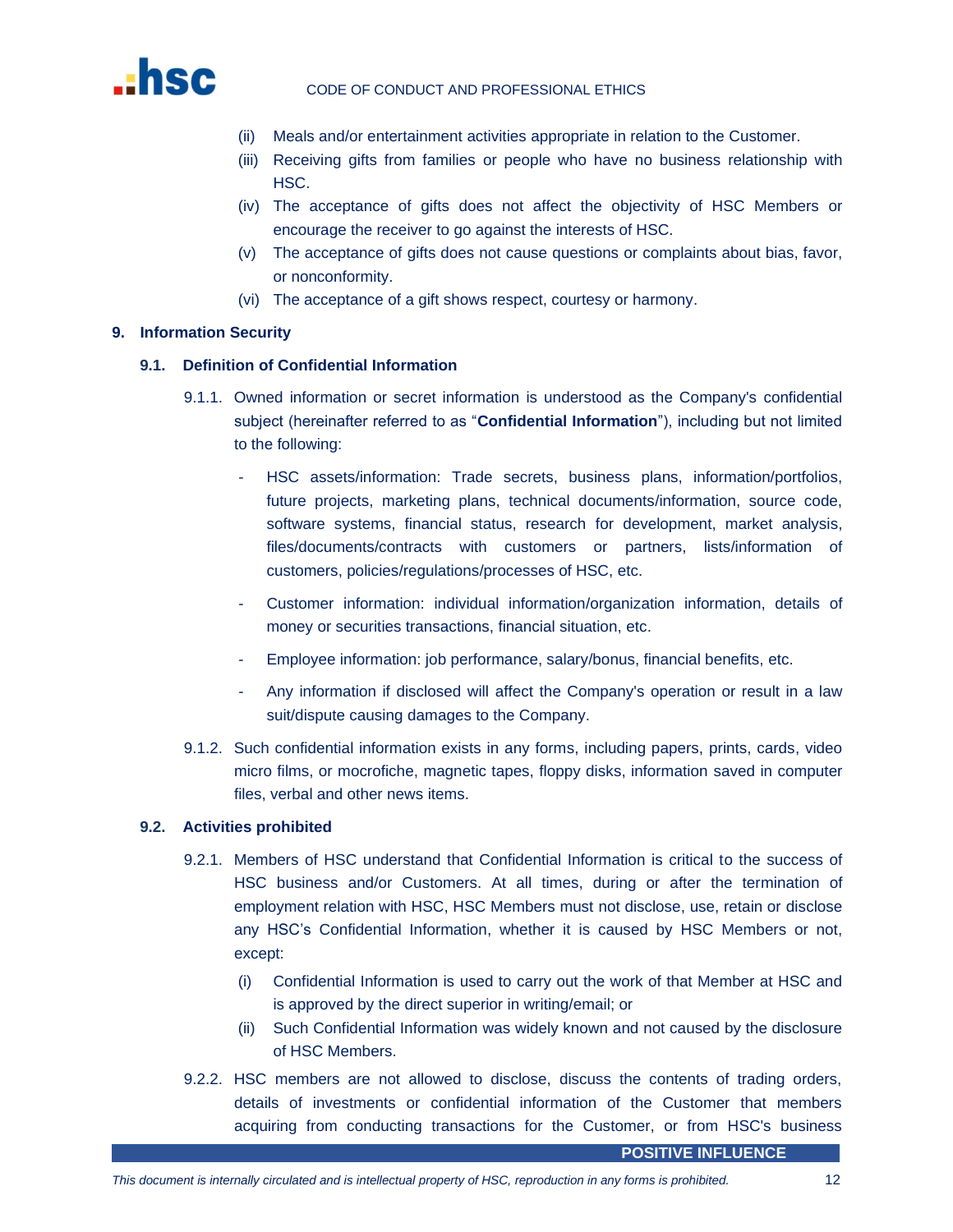

relationship, or from HSC's information system, except when disclosing information or providing it as per request of competent governmental agencies.

9.2.3. Members of HSC are strictly prohibited from unauthorized collection, sending information out of HSC/sending it to third party and/or copying it in any forms, including but not limited to writing, documenting, printing computer's screen, as well as backing up to personal storage devices towards Confidential Information and other information (whether that information is protected or potentially protected as trading secrets and/or intellectual property or not).

# **9.3. Return of Confidential Information**

At the end of the Labor Contract, HSC Members must hand over all Confidential Information, regardless of the forms/medium the Confidential Information is kept.

# **9.4. Violation of security obligations**

Without prejudice to the civil and/or criminal responsibilities of HSC Member according to the applicable Laws, a breach of the obligation for information security prescribed in sections 9.2 and 9.3 above may become a basic to apply disciplinary methods and compensation for damages/losses which HSC incurs as a result of the HSC Member's violation.

# **9.5. Security obligations after termination of the Labor Contract**

HSC Member's obligations to keep information confidential in accordance with sections 9.2 and 9.3 above will continue to be valid after the employment relationship (in any forms) of the HSC Member with the Company ends.

# <span id="page-12-0"></span>**10. Handling of violations**

- **10.1.** Members of HSC who violate the provisions of this Code will be disciplined according to HSC's Labor Regulations but not contrary to the law of handling labor discipline of the Labor Code at that time and depending on the nature , level of violations, including:
	- 10.1.1. Reprimand in writing: applies to minor violations, only affect within HSC and does not directly or indirectly affect Customers and Shareholders.
	- 10.1.2. Lengthen the time limit for salary increase not exceeding 06 months or dismiss: applies to serious violations which affect internal activities without affecting directly to customers and shareholders.
	- 10.1.3. Dismiss: applies to law violations; serious violations affecting business activities; brand image of HSC and directly affect Customers and Shareholders
- **10.2.** Particularly for cases of violations of conflicts of interest, in addition to the disciplinary methods mentioned in section 10.1 above, HSC Members will have to compensate for damages to HSC/Customer (if any).

# <span id="page-12-1"></span>**11. Reports of misconducts**

**11.1.** HSC members can seek advices on the issues related to the Code of Conduct and Professional Ethics at the Human Resources Department; Legal or Internal Control Unit.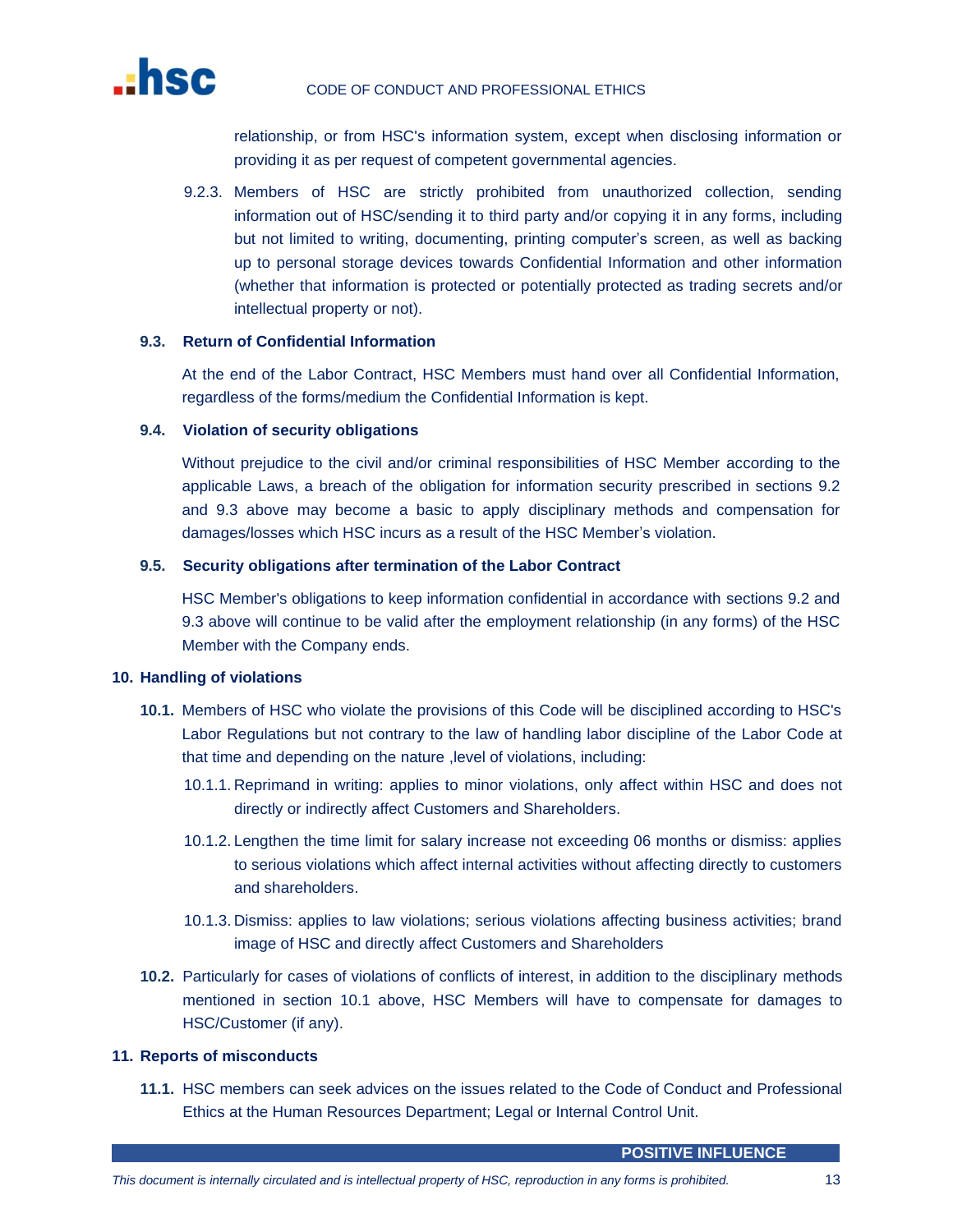

- **11.2.** Misconducts include serious violations of internal rules, business rules or principles, unethical acts, criminal offenses or civil law violations, which are harmful to individual/customers and/or the Company and knowingly concealing misconducts. HSC members are required to report current or recent problems unless past issues continue to affect the present or have just been discovered and they are important business matters for HSC.
- **11.3.** All reports/accusations related to violations of this Code can be emailed to the following address: [kiemsoattuanthu@hsc.com.vn.](mailto:kiemsoattuanthu@hsc.com.vn) Reports/accusations will be kept confidential and the Human Resources Department, Legal Department, Internal Control Department will conduct to confirm the information as well as take appropriate measures.

#### <span id="page-13-0"></span>**12. Validity**

- **12.1.** This Code is valid from the date of issuance and replaces the Professional Ethics issued on August 6<sup>th</sup>, 2019.
- **12.2.** Each HSC member is responsible for signing of having read, understood and complied with the provisions of this Code (form 1 – attached to this Code) and return it to Human Resources Department for storing.

#### <span id="page-13-1"></span>**13. Attached forms**

- **13.1.** Form 1: Commitment to comply with the Code of Conduct and Professional Ethics
- **13.2.** Form 2: Conflict of interest declaration
- **13.3.** Form 3: Gifts declaration

# <span id="page-13-2"></span>**14. References**

- **14.1.** Legal documents: Securities Law and current specialized legal documents; Labor Code.
- **14.2.** Relevant internal issued documents: Company's Charter of organization and operation and Company's Labor Regulations.
- **14.3.** In case of inconsistencies between the Vietnamese version and the English version, the Vietnamese version will be the official version.

Date 17/03/2020

**TRINH HOAI GIANG GENERAL DIRECTOR**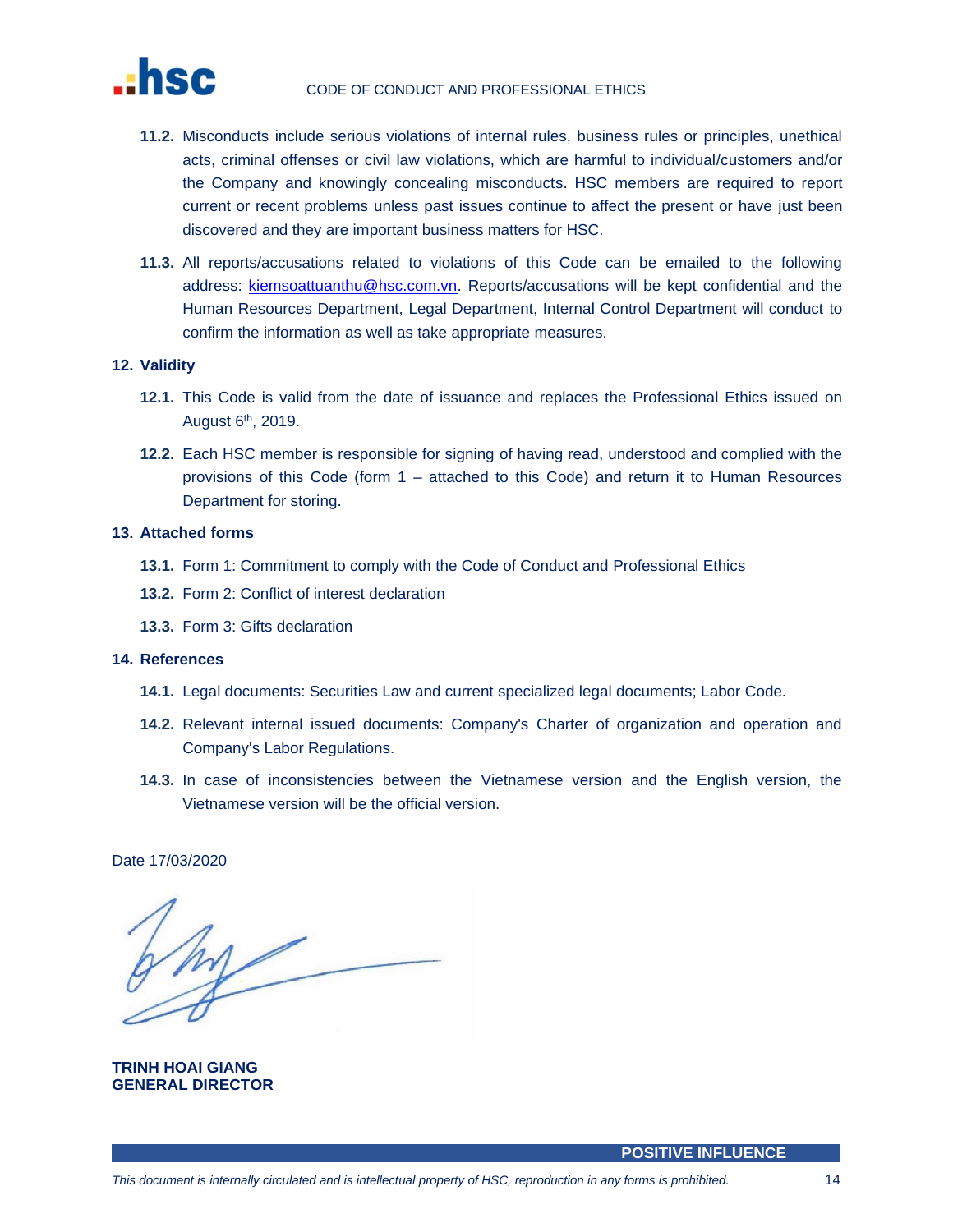

# <span id="page-14-0"></span>**FORM 1. Commitment to comply with the Code of Conduct and Professional Ethics**

# SOCIALIST REPUBLIC OF VIETNAM

Independence - Freedom – Happiness

# **COMMITMENT FORM**

# *CONFIRMATION OF READING, UNDERSTANDING AND COMMITMENT TO COMPLIANCE WITH CODE OF CONDUCT & PROFESSIONAL ETHICS*

Dear Ho Chi Minh Securities Joint Stock Company

| <b>Name</b>      |  |
|------------------|--|
| <b>Title</b>     |  |
| <b>Division</b>  |  |
| Employee ID      |  |
| <b>Report to</b> |  |

By signing this document, I acknowledge that I have read, understood and commit to comply with the provisions of the HSC Code of Conduct and Professional Ethics.

I pledge to take all responsibility if there are any violations of the provisions of HSC's Code of Conduct and Professionall Ethics.

*........................ , date.......................................*

**Assertor** *(Sign and write the full name)*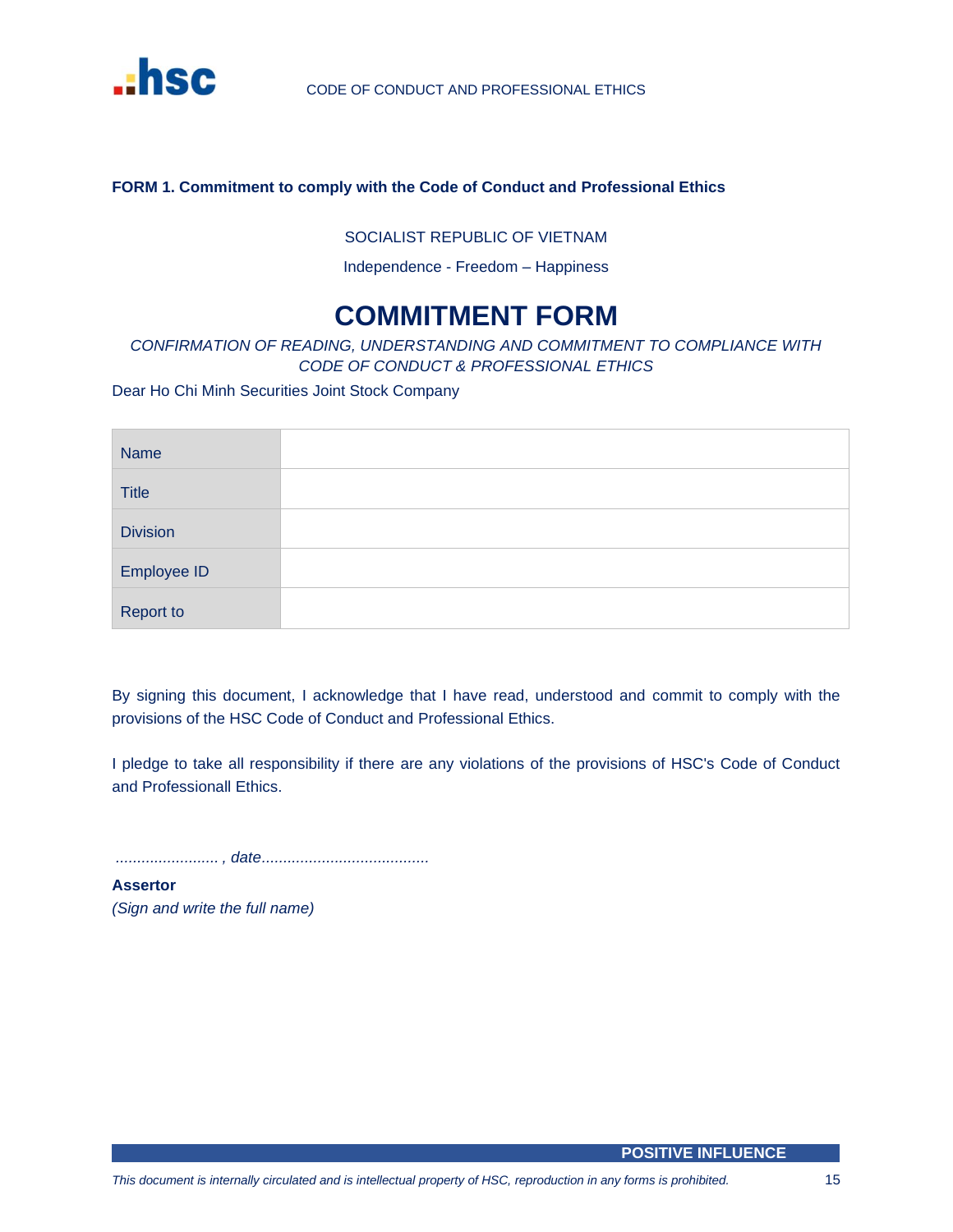

# <span id="page-15-0"></span>**FORM 2. Conflict of Interest Declaration**

SOCIALIST REPUBLIC OF VIETNAM Independence - Freedom – Happiness

# **CONFLICT OF INTEREST DECLARATION FORM**

Dear Ho Chi Minh Securities Joint Stock Company

| <b>Name</b>     |  |
|-----------------|--|
| <b>Title</b>    |  |
| <b>Division</b> |  |
| Employee ID     |  |
| Report to       |  |

# **I. Contents of conflict of interest declaration:**

| $N^{\circ}$ | <b>CRITERIA</b>                                                                                                                            | <b>CONTENTS OF DECLARATION</b> |
|-------------|--------------------------------------------------------------------------------------------------------------------------------------------|--------------------------------|
| 1           | Securities trading accounts (opened at<br>HSC and/or another securities company)                                                           |                                |
| 2           | Information of securities transactions in the previous<br>period on accounts opened at Securities company                                  |                                |
| 3           | Information about job<br>position/cooperation/investment with other<br>organizations (business name, title/role,<br>number/ownership rate) |                                |
|             | Securities companies, fund management companies                                                                                            |                                |
|             | The organization has an ownership relationship with<br><b>HSC</b>                                                                          |                                |
|             | Organizations that offer securities to the public or<br>listed organizations                                                               |                                |
| 4           | Transactions that may cause conflicts of interest with<br>HSC (if any)                                                                     |                                |
| 5           | Whether to trust or trade through someone else's<br>account                                                                                |                                |
| 6           | Information on other issues that may cause conflicts<br>of interest with HSC                                                               |                                |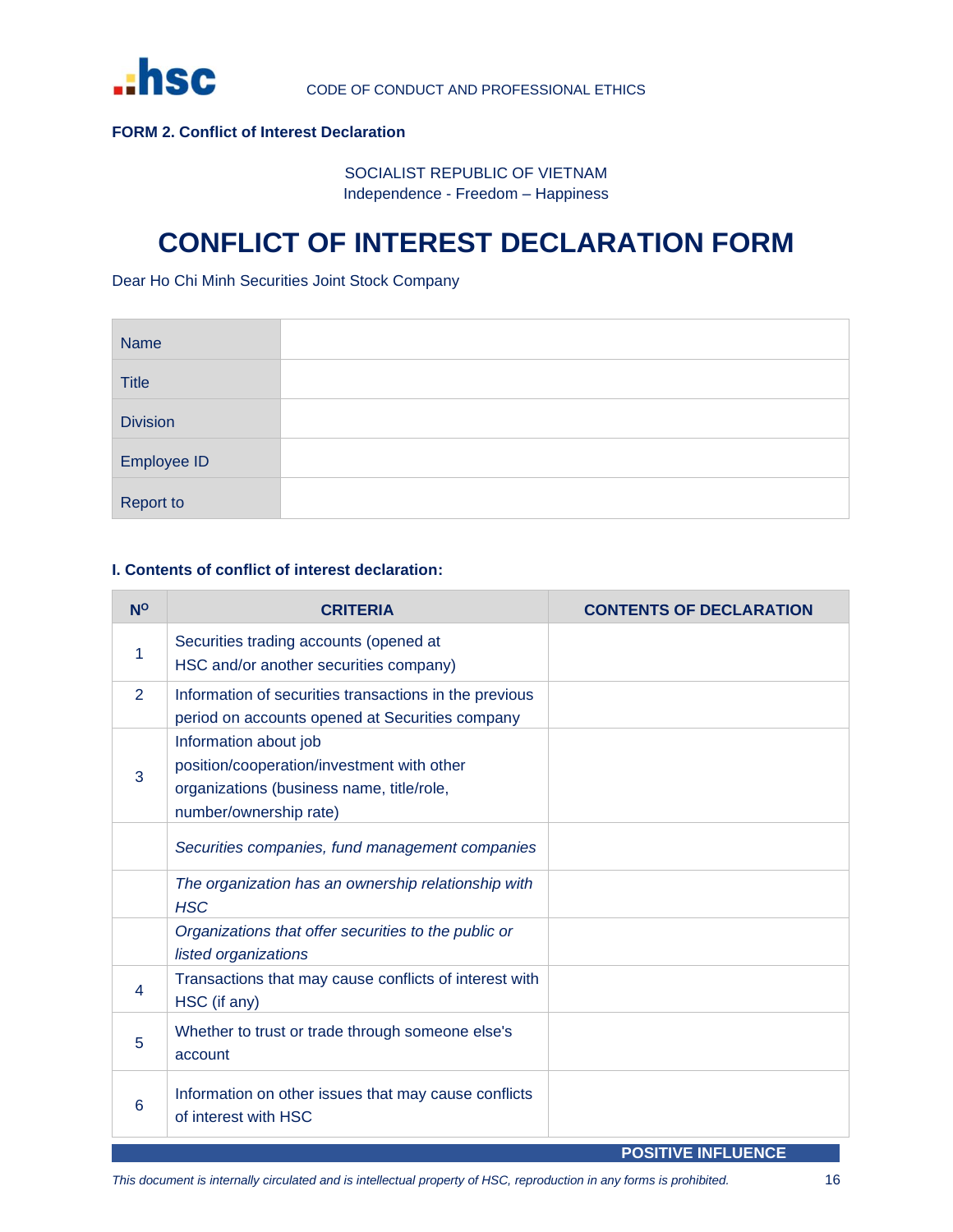

# **II. Information about the person involved**

| N° | <b>NAME</b> | <b>RELATIONSHIP</b> | <b>PERSONAL</b><br><b>INFORMATION</b> | <b>SECURITIES TRADING</b><br><b>ACCOUNT</b> |
|----|-------------|---------------------|---------------------------------------|---------------------------------------------|
|    |             |                     |                                       |                                             |
|    |             |                     |                                       |                                             |
|    |             |                     |                                       |                                             |

# *I pledge:*

- Comply with and cary out strictly the regulations of the Code of Conduct and Professional Ethics of HSC.

- The above declared information is sufficient and true. In case of any changes to the declared information mentioned above, I will make additional declarations promptly.

*........................ , date.......................................*

**Declarants**  *(Sign and write the full name)*

# Notes:

*If employees are not sure of potential conflicts of interest, follow these steps:*

*• The employee must notify the direct supervisor of the "financial interest" and the potential conflict by text.*

*• The direct superior must determine whether there is a conflict of interest or not. A conflict of interest exists if a) that decision or transaction may materially affect the value of the "financial interest," or b) the employee's continued involvement in the decision or transaction may result in inappropriate action.*

*• The direct superior must record in writing whether a conflict of interest exists or not and must obtain the written consent of the person who makes other appropriate decisions.*

*• If the direct superior determines that is a conflict of interest, the employee must be excluded from participating in decision-making or trading, or accepting other effective solutions that will prevent such conflict.*